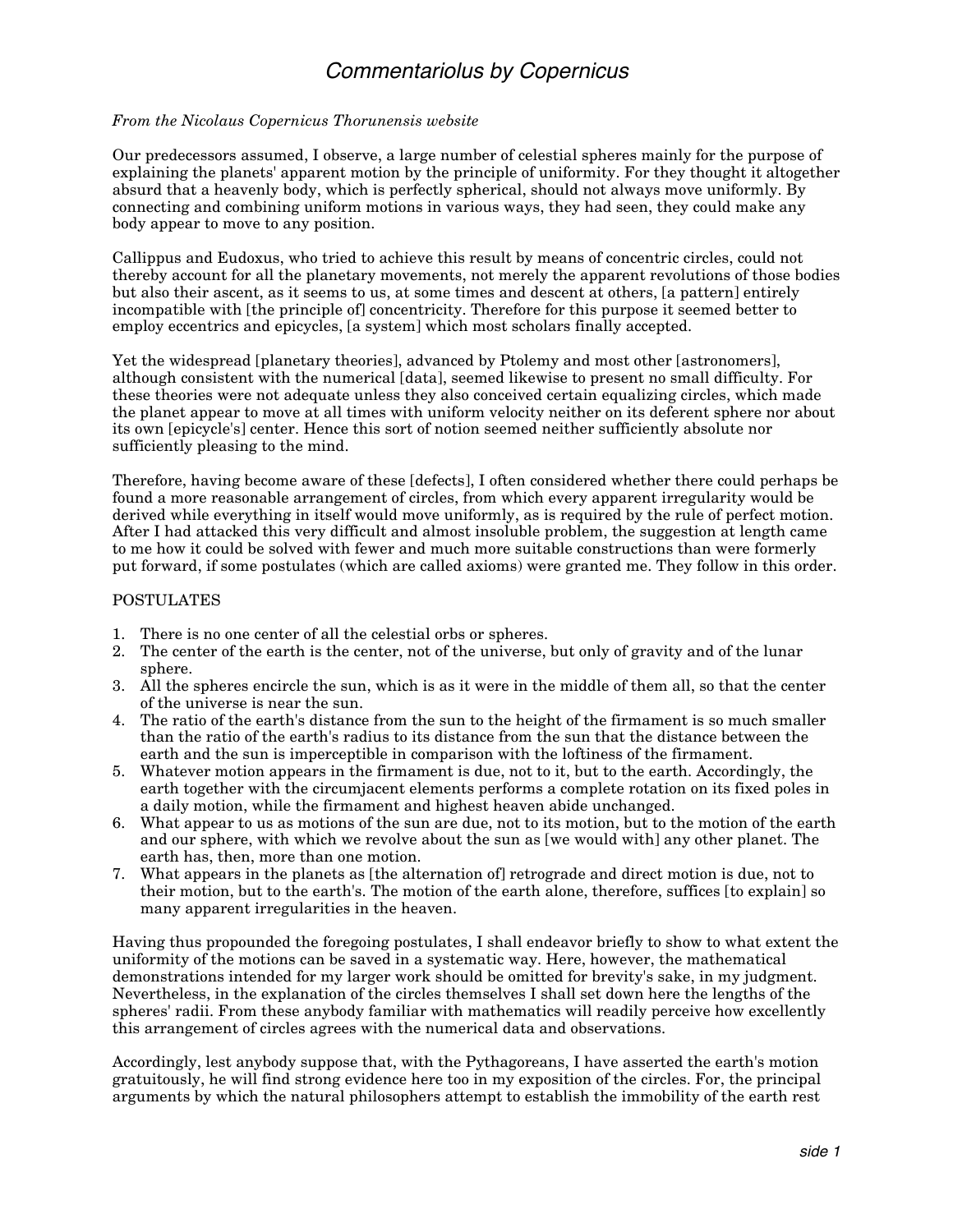for the most part on appearances. All these arguments are the first to collapse here, since I undermine the earth's immobility as likewise due to an appearance.

## THE ORDER OF THE SPHERES

The celestial spheres embrace one another in the following order. The highest is the immovable sphere of the fixed stars, which contains and gives position to all things. Beneath it is Saturn's, which Jupiter's follows, then Mars'. Below Mars' is the sphere on which we revolve; then Venus'; last is Mercury's. The lunar sphere, however, revolves around the center of the earth and moves with it like an epicycle. In the same order also, one sphere surpasses another in speed of revolution, according as they measure out greater or smaller expanses of circles. Thus Saturn's period end in the thirtieth year, Jupiter's in the twelfth, Mars' in the third, and the earth's with the annual revolution; Venus completes its revolution in the ninth month, Mercury in the third.

## THE APPARENT MOTIONS OF THE SUN

The earth has three motions. First, it revolves annually in a Grand Orb about the sun in the order of the signs, always describing equal arcs in equal times. From the Grand Orb's center to the sun's center the distance is 1/25 of the Grand Orb's radius. This Orb's radius is assumed to have a length imperceptible in comparison with the height of the firmament. Consequently the sun appears to revolve with this motion, as if the earth lay in the center of the universe. This [appearance], however, is caused not by the sun's motion but rather by the earth's. Thus, for example, when the earth is in the Goat, the sun is seen diametrically opposite in the Crab, and so on. Moreover, on account of the aforementioned distance of the sun from the Orb's center, this apparent motion of the sun will be nonuniform, the maximum inequality being 2 1/6. The sun's direction with reference to the Orb's center is invariably toward a point of the firmament about 10° west of the more brilliant bright star in the head of the Twins. Therefore, when the earth is opposite this point, with the Orb's center lying between them, the sun is then seen at its greatest distance [from the earth]. By this Orb not only is the earth revolved, but also whatever else is associated with the lunar sphere.

The earth's second motion is the daily rotation. This is in the highest degree peculiar to the earth, which it turns on its poles in the order of the signs, that is, eastward. On account of this rotation the entire universe appears to revolve with enormous speed. Thus does the earth rotate together with its circumjacent waters and nearby air.

The third is the motion in declination. For, the axis of the daily rotation is not parallel to the Grand Orb's axis, but is inclined [to it at an angle that intercepts] a portion of a circumference, in our time about 23  $1/2^{\circ}$ . Therefore, while the earth's center always remains in the plane of the ecliptic, that is, in the circumference of a circle of the Grand Orb, the earth's poles rotate, both of them describing small circles about centers [lying on a line that moves] parallel to the Grand Orb's axis. The period of this motion also is a year, but not quite, being nearly equal to the Grand Orb's [revolution]. The Grand Orb's axis, however, being invariant with regard to the firmament, is directed toward what are called the poles of the ecliptic. The poles of the daily rotation would always be fixed in like manner at the same points of the heavens by the motion in declination combined with the Orb's motion, if their periods were exactly equal. Now with the long passage of time it has become clear that this alignment of the earth changes with regard to the configuration of the firmament. Hence it is the common opinion that the firmament itself has several motions. But even though the principle involved is not yet sufficiently understood, it is less surprising that all these phenomena can occur on account of the earth's motion. I am not prepared to state to what its poles are attached. I am of course aware that in more mundane matters a magnetized iron needle always points toward a single spot in the universe. It has nevertheless seemed a better view to ascribe the phenomena to a sphere, whose turning governs the movements of the poles. This sphere must doubtless be sublunar.

### EQUAL MOTION SHOULD BE MEASURED NOT BY THE EQUINOXES BUT BY THE FIXED STARS

Accordingly, since the equinoxes and the other cardinal points of the universe shift considerably, whoever attempts to derive from them the equal length of the annual revolution necessarily falls into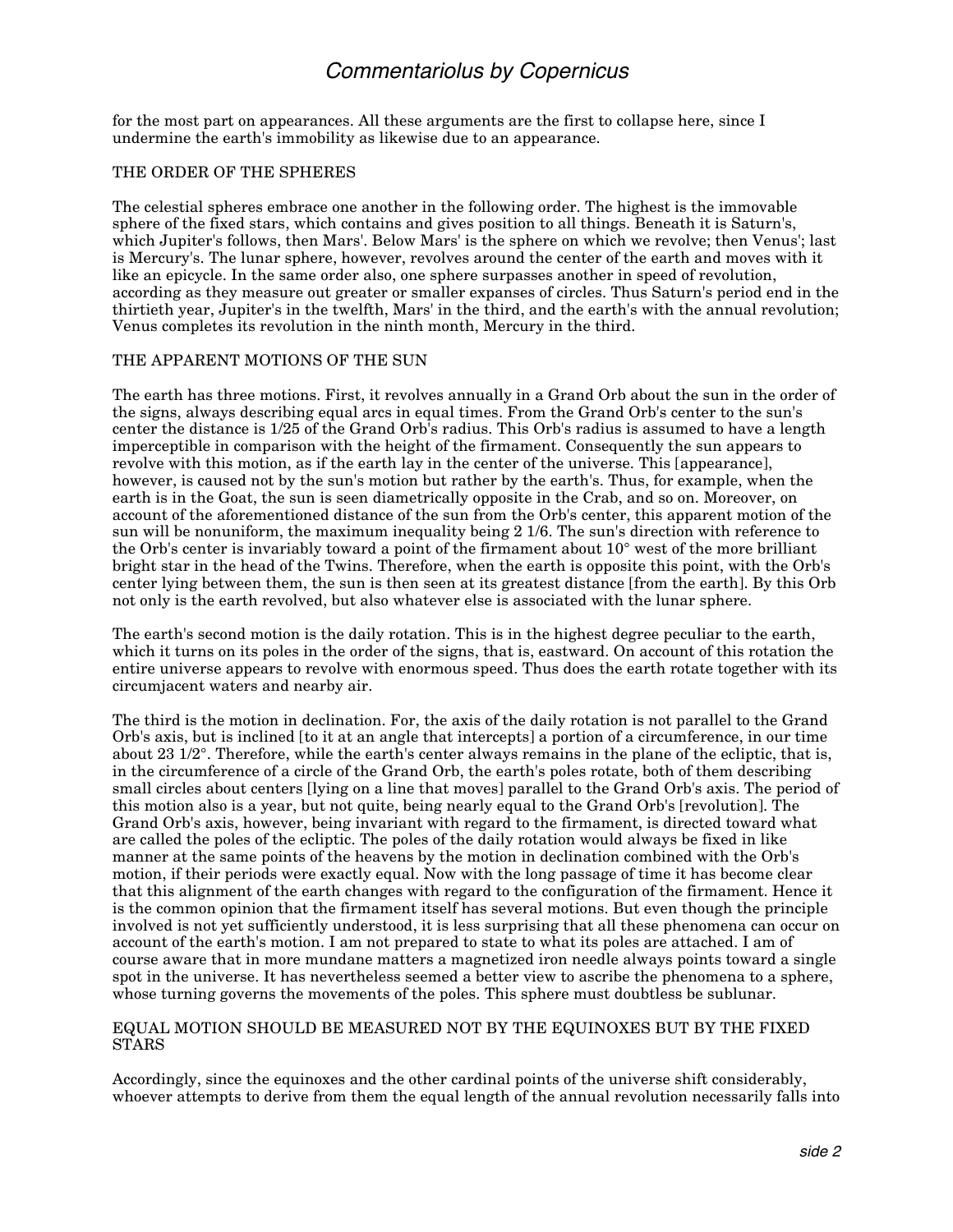error. Besides, different determinations of this length were made in different ages on the basis of many observations. Hipparchus computed it as 365 1/4 days, and al-Battani the Chaldean as 365d 5h46m, that is, 13 3/5m or [13] 1/3m less than Ptolemy. Hispalensis, on the other band, increased al-Battani's length by the 20th part of an hour, since he determined the tropical year as 365d 5h 49m.

Lest these differences should seem to have arisen from errors of observation, [let me say that] if anyone will study the details carefully, he will find that the discrepancy has always corresponded to the shift in the equinoxes. For when the cardinal points of the universe moved 1° in 100 years, as was found in Ptolemy's time, the length of the year was then what Ptolemy himself reported. When however in the following centuries they moved with greater rapidity in opposition to lesser motions, the year became shorter by as much as the cardinal points' displacement increased. For by their swifter recurrence they encountered the annual motion in a shorter time. Therefore the derivation of the equal length of the year from the fixed stars is more accurate. Thus I used the Spike of the Virgin and discovered that the year has always been 365 days, 6 hours, and about 1/6 hour, the value also found in ancient Egypt. The same reasoning must be employed also with the other motions of the heavenly bodies because their apsides, which are likewise fixed in the firmament, with their true testimony make manifest the laws of the motions as well as heaven itself.

#### THE MOON

The moon, on the other hand, seems to me to have four motions in addition to the annual revolution which has been mentioned. For on its deferent sphere it revolves once a month about the center of the earth in the order of the signs. That deferent in fact carries what is commonly called the epicycle of the first anomaly or of the argument, but I call the first or larger epicycle. In its upper portion this [larger epicycle] revolves in the direction opposite to the deferent's in a period of a little more than a month. A second epicycle is attached to this larger epicycle, by which it is carried around. Lastly, as the moon clings to this second epicycle, it completes two revolutions a month in the direction opposite to the first epicycle's. As a result, whenever the larger epicycle's center touches the line drawn from the Grand Orb's center through the earth's center (I call this line the Grand Orb's diameter), the moon is then nearest to the larger epicycle's center. This occurs around the new and full moon. But contrariwise at the quadratures, halfway between new and full moon, the moon is most remote [from the larger epicycle's center]. In length, the larger epicycle's radius is to its deferent sphere's radius as 1 1/18:10, and to the smaller epicycle's radius as 4 3/4:1.

By reason of these [arrangements], therefore, the moon appears to be fast at some times, and at other times slow, as well as to drop down and climb higher. Into the first anomaly the smaller epicycle's motion introduces two irregularities. For it withdraws the moon from uniform motion on the larger epicycle's circumference, the maximum inequality being 12 1/4° of a circumference of corresponding size or diameter; and it also brings the larger epicycle's center at times farther from [the moon], at times nearer [to it], within the limits of the [smaller epicycle's] radius. Therefore, since for this reason the moon describes unequal peripheries of circles around the larger epicycle's center, it happens that the first anomaly undergoes complicated variations. Thus, the greatest variation of this kind does not exceed 4°56' near conjunctions and oppositions to the sun, but in the quadratures it increases to 7° 36'.

Those, however, who believe that this [variation] is caused by an eccentric circle improperly treated the motion on that circle as nonuniform and, in addition, they fell into two manifest errors. For, the consequence by mathematical reasoning is that in the quadratures, when the moon drops down to the lowest part of the epicycle, it would appear nearly four times greater (if the entire [disk] were luminous) than when new and full, unless they also irrationally claim that the size of its body increases and decreases. So too, because the earth's size is sensible in comparison with its distance [from the moon], the eccentric makes the parallax increase very greatly near the quadratures. But if anyone investigates rather carefully, he will find that both [the apparent size and parallax] differ very little in the quadratures as compared with new and full moon, and accordingly he will not lightly doubt that my theory is the truer.

Indeed, with these three motions in longitude, the moon passes through the points of its motion in latitude. The epicycles' axes are parallel to the deferent's axis, and therefore the moon does not move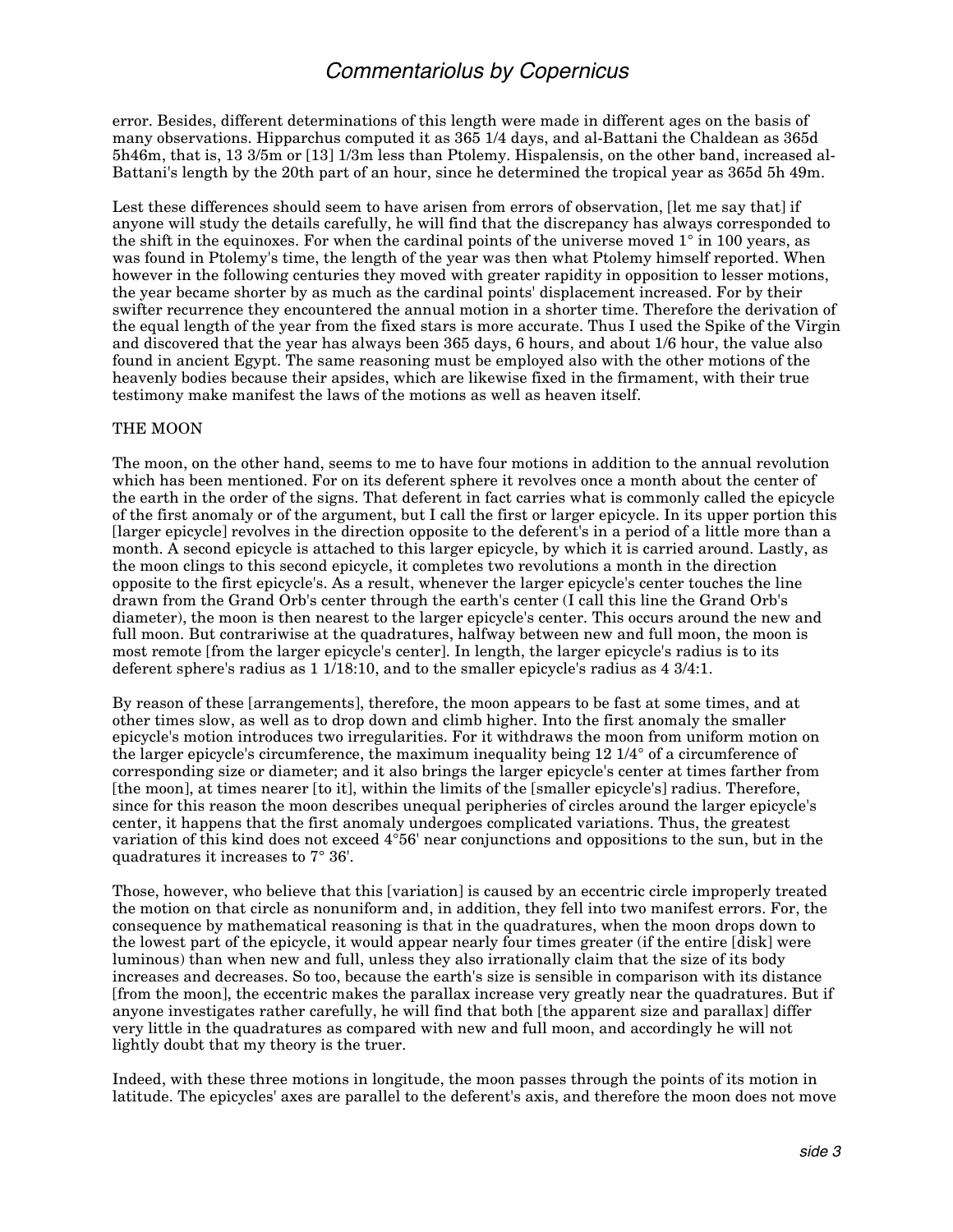away from the [plane of the] deferent. But the deferent's axis is inclined to the axis of the Grand Orb or ecliptic and therefore makes the moon move out of the plane of the ecliptic. Thus the deferent's axis is inclined at an angle which subtends 5° of the circumference of a circle. Its poles revolve [around centers lying on a line that moves] parallel to the ecliptic's axis, in nearly the same manner as was explained regarding declination. Also in the present case they move in the reverse order of the signs but much more slowly, with a revolution being completed in the nineteenth year. It is the common opinion that this [motion] takes place in a higher sphere, to which the poles are attached as they revolve in the manner described. Such a fabric of motions, then, does the moon seem to have.

#### THE THREE OUTER PLANETS SATURN-JUPITER-MARS

Saturn, Jupiter, and Mars have a similar system of motions, since their spheres completely enclose the Grand Orb associated with the year and revolve in the order of the signs around its center as their common center. But Saturn's sphere completes its revolution in the thirtieth year, Jupiter's in the twelfth year, and Mars' in the twenty-ninth month, just as if these revolutions axe delayed by the spheres' size. For if the Grand Orb's radius is divided into 25 units, the radius of Mars' sphere will be 38, Jupiter's 130 5/12, and Saturn's 230 5/6. By "radius" [of the sphere] I mean the distance from the sphere's center to the center of the first epicycle.

For, each [deferent sphere] has two epicycles. One of these carries the other, in much the same way as was explained in the case of the moon. The arrangement, however, is different. For, the first epicycle revolves in the direction opposite to the deferent sphere's, the periods of both being equal. On the other hand, the second epicycle, revolving in the direction opposite to the first's with twice the velocity, carries the planet around. As a result, whenever the second epicycle is at its greatest distance from the deferent sphere's center, or again at its nearest approach thereto, the planet is then at its closest to the [first] epicycle's center; but it is at its greatest distance therefrom whenever [the second epicycle is] at a quadrant's distance [from the two positions just mentioned and] halfway [between them]. Therefore, through the combination of these motions of the deferent sphere and epicycles, as well as the commensurability of their periods, it happens that these withdrawals and approaches occupy absolutely fixed places of their own in the firmament. [These planets] constantly adhere to unchanging patterns of motion throughout, so that their apsides are immovable: Saturn's, near the star described as being above the Archer's elbow; Jupiter's, 8° east of the star called the end of the Lion's tail; and Mars', 6 1/2° west of the Lion's heart.

The sizes of their epicycles are as follows. In those units of which the Grand Orb's radius was taken to be 25 [25p 0m], the radius of Saturn's first epicycle consists of 19p 41m, while the second epicycle's radius has 6p 34m. Similarly in the case of Jupiter, the first epicycle has a radius of 10p 6m; the second, 3p 22m. As for Mars, its first [epicycle's radius is] 5p 34m; its second [epicycle's radius is 1p] 51m. Thus, the first [epicycle's] radius is throughout three times greater than the second [epicycle's radius].

Now the irregularity imposed by the epicycles' motion upon the deferent sphere's motion bas usually been called the "first anomaly" which, as I said, adheres throughout to unchanging boundaries in the firmament. For there is a second anomaly, in which the planet is seen sometimes to retrograde and often to become stationary. This second anomaly happens by reason of the motion, not of the planet, but of the earth as it changes its observational position on the Grand Orb. For since the earth's speed surpasses the motion of the planet, the line of sight directed toward the firmament regresses, and the earth more than neutralizes the planet's motion. This regression peaks at the time when the earth is nearest to the planet, that is, when it comes between the sun and the planet at the planet's evening rising. On the other hand, about the time when the planet is setting in the evening or rising in the morning, the earth advances the line of sight in the forward direction. But when the line of sight is moving in the direction opposite to the planet's and at an equal rate, the planet seems to stand still because the opposite motions neutralize each other in this way. This generally happens when the angle at the earth between the sun and the planet is about 120°. In all these planets, however, the lower the sphere by which the planet is moved, the greater is this anomaly. Hence in Saturn it is smaller than in Jupiter, and again greatest in Mars, in accordance with the ratio of the Grand Orb's radius to their radii. This anomaly peaks for each of them at the time when the planet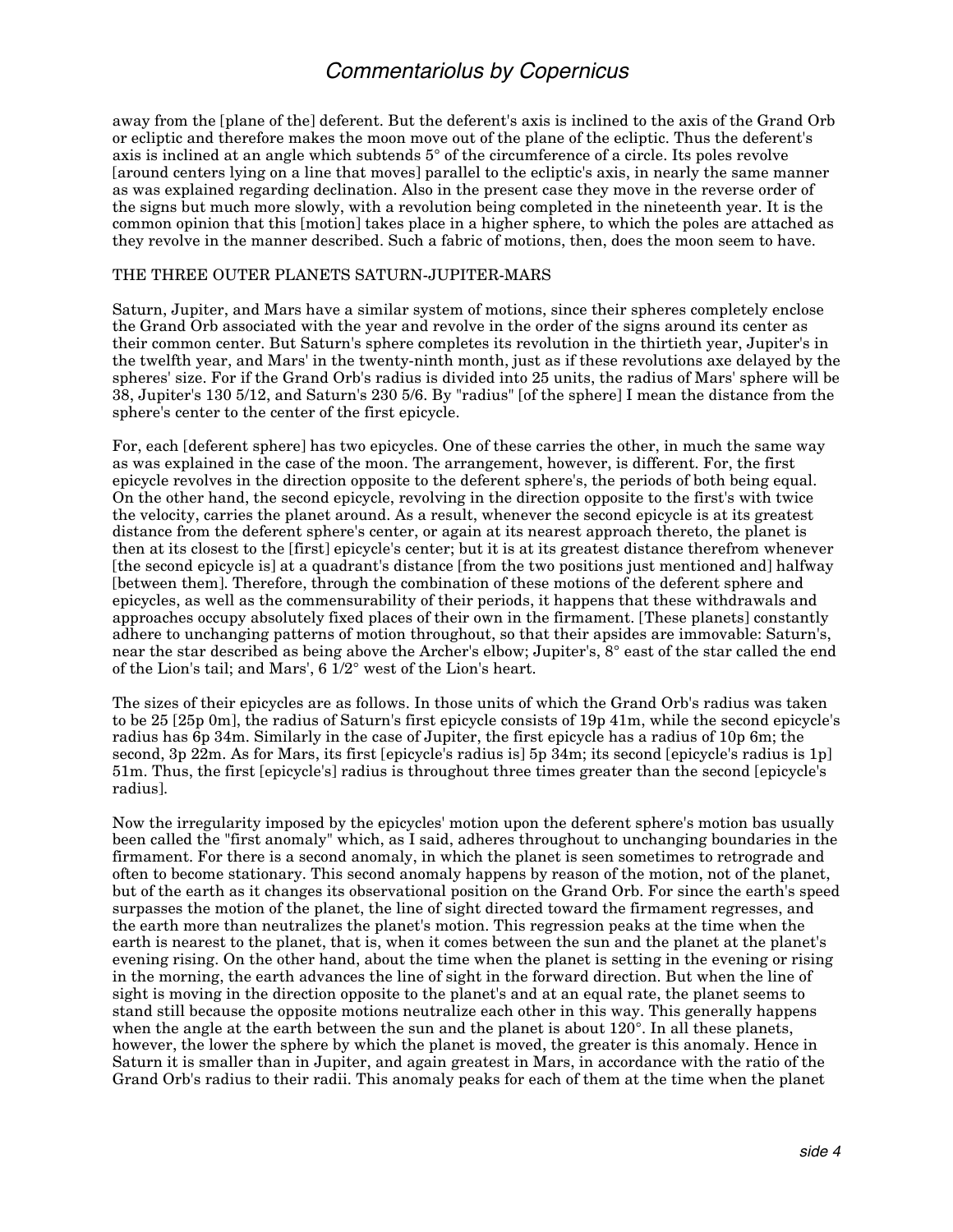is seen along a line of sight tangent to the Grand Orb's circumference. For us, at any rate, these three planets do indeed wander about [in longitude].

In latitude, on the other hand, their digression is twofold. [In the first place,] while the epicycles' circumferences remain in a single plane with their deferent, the planets deviate from the ecliptic in accordance with the axes' inclinations. These do not revolve, as in the case of the moon, but are always directed toward the same region of the heavens. Therefore the intersections of the circles (the deferent's and the ecliptic, these intersections being called the "nodes") also occupy eternal places in the firmament. Thus, the node where the ascent toward the north begins is, for Saturn, 8 1/2° east of the star said to be in the head of the eastern Twin; for Jupiter, 4° west of that star; and for Mars, 6 1/2° west of Vergiliae. Hence in these and the diametrically opposite [nodes] a planet has no latitude.

On the other hand, its maximum latitude, which occurs when these planets are at a quadrant's distance [from the nodes], is quite variable. For, the inclination of the axes and circles seems, as it were, to be attached to those nodes, while oscillating [around them]. In fact, it peaks at the time when the earth is nearest to the planet, that is, when the planet is rising in the evening. For then the axis' inclination is 2 2/3° for Saturn, 1 2/3° for Jupiter, and 1 5/6° for Mars. On the other hand, near evening setting and morning rising, the earth being then at its greatest distance [from the planet], this inclination decreases for Saturn and Jupiter by 5/12°, but for Mars by 1 2/3°. Thus this variation is most notable in the greatest latitudes, and for any latitude it diminishes as the planet's distance from the node lessens, so that the variation increases and decreases in phase with the latitude.

In the second place, it happens that the earth's motion on the Grand Orb causes the apparent latitudes to change for us. Thus, [the earth's] approach toward and withdrawal from [the planet] increase and decrease the angles of the apparent latitude, as mathematical reasoning requires. If in fact this oscillating motion occurs along a straight line, it is nevertheless possible for a motion of this kind to be produced by a combination of two spheres. Although these are concentric, [the higher] one carries around the other one's poles, which are inclined. In addition, the lower sphere makes the poles of the deferent sphere bearing the epicycles revolve with twice the velocity of the upper sphere and in the opposite direction. The deferent's poles are also inclined, their inclination away from the poles of the sphere halfway above being equal to the inclination of this sphere's poles away from those of the highest sphere. So much for Saturn, Jupiter, and Mars as well as the spheres which enclose the earth.

## VENUS

What is enclosed within the Grand Orb's embrace, that is, Venus' and Mercury's motions, remains to be investigated. To begin with, Venus has a system of circles closely resembling that of the outer planets, but the motions are executed differently. As was said above, Venus' deferent sphere completes its revolution in the ninth month, which is likewise the period of the larger epicycle. Their composite motion brings the smaller epicycle back in a constant relation to the firmament everywhere, and establishes the higher apse at the point toward which I said the sun is directed. On the other hand, the smaller epicycle's period, while incommensurable with the other two, is commensurable with the Grand Orb's motion: in one revolution of the Orb, the smaller epicycle completes two revolutions. As a result, whenever the earth is in the diameter drawn through the apse, the planet is then nearest to the larger epicycle's center, and farthest from it [when the earth is] on the perpendicular [to the line of apsides] at a quadrant's distance from them. [This arrangement] closely resembles the way in which the moon's smaller epicycle in its aspects is related to the sun. But the radii of the Grand Orb and of Venus' deferent sphere have the ratio 25p:18p; the larger epicycle, 3/4p; and the smaller, 1/4p.

Venus too is sometimes seen to retrograde, particularly when it is nearest to the earth. Its regression occurs for a reason that in a certain way is like the reason for the outer planets' regression, but is its opposite. For their regression occurs because the earth's motion is faster [than theirs], but in this case because it is slower; moreover, in their case the earth's sphere is enclosed, whereas in this case it does the enclosing. Hence Venus is never in opposition to the sun, since the earth cannot come between them. On the contrary, it turns back within fixed elongations to either side of the sun. These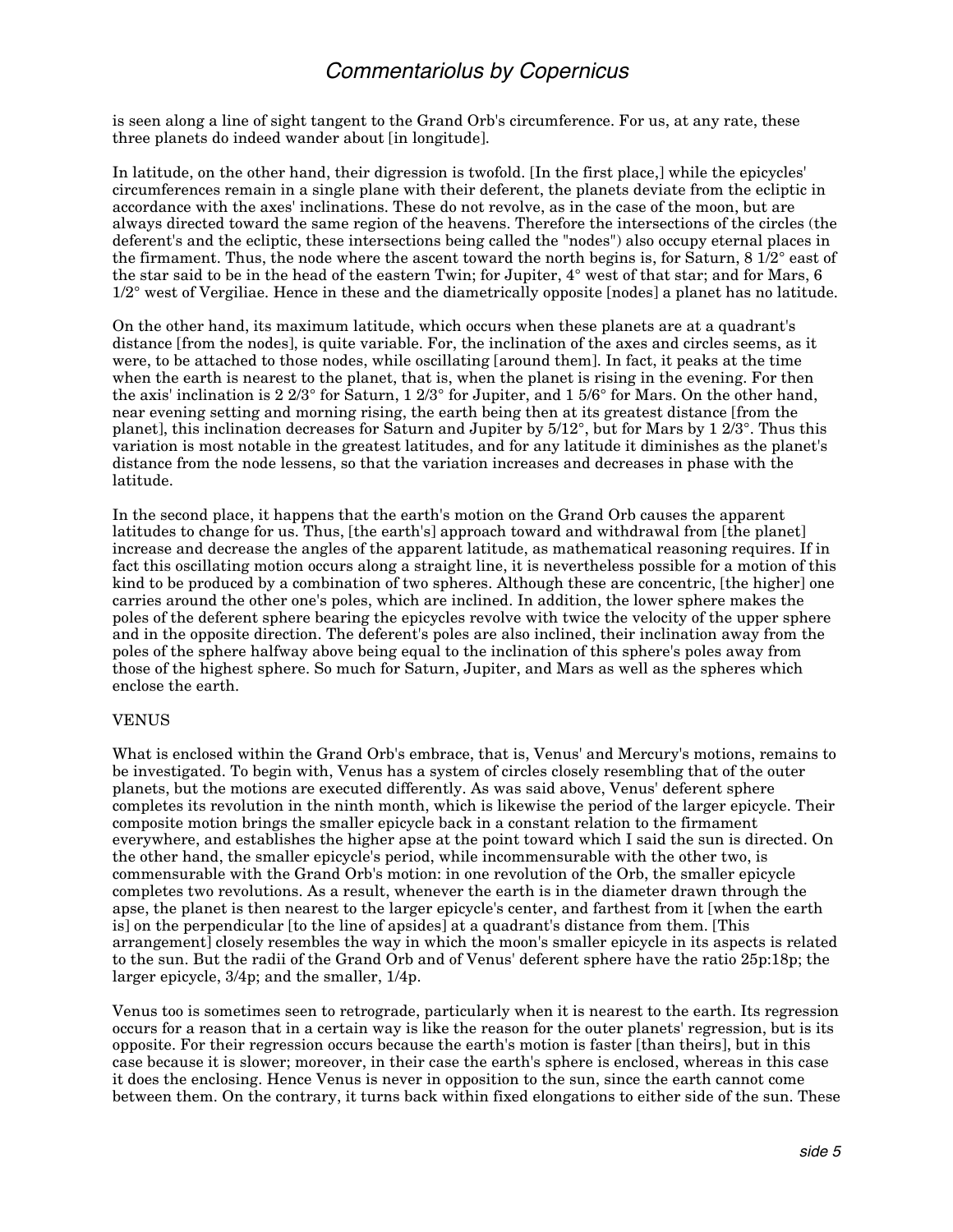are determined by tangents to the circumference drawn from the earth's center, and never exceed 48° in our observations. This in substance is the motion by which Venus is carried around in longitude.

Its latitude also changes for a twofold reason. For Venus too has the axis of its deferent sphere inclined, at an angle of 2 1/2° and the node whence it turns north is in its apse. But although in itself this inclination is one and the same, the digression arising from it appears to us as twofold. For when the earth faces either node of Venus, these digressions are seen on perpendiculars [to the nodal plane] above and below it, and are termed the "reflexions." The deferent sphere's natural inclinations, which are called the "declinations" appear when the earth is at a quadrant's distance [from the nodal line], but they are the same. In all the other positions [of the earth], however, both latitudes mingle and are combined: the larger one prevails over the other, as they augment and eliminate each other by their likeness and difference.

But the axis' inclination is the following. It has an oscillating motion hinged, not on the nodes as in the case of the outer planets, but on certain other points that revolve by performing annual revolutions of their own with reference to the planet. As a result, whenever the earth faces an apse of Venus, at that time the oscillation peaks, and this [affects] the planet itself, no matter what part of its deferent it is in then. Consequently, if the planet is then in an apse or its diametric opposite, it will not completely lack latitude even though it is then in the nodes. From these [peak positions], however, this oscillation decreases until the earth moves through a quadrant of a circle away from the aforesaid [apsidal] location and, their motions being similar, until the peak point of this deviation has moved an equal distance away from the planet, when absolutely no trace of this deviation is found. The deviational swing continues uninterrupted, with that initial [peak] point dropping from north to south and moving as far away from the planet as the earth moves away from the apse. The planet again reaches the peak when a semicircle of the libration is completed. Here the deviation becomes maximal once more, being similar [in sign] and equal to its initial [value]. Thus, finally, the remaining semicircle is traversed in the same way [as the first]. Consequently this latitude, which is usually called the "deviation," never becomes southern. Here too it seems reasonable that these phenomena are produced by two concentric spheres with oblique axes, as I explained in the case of the outer planets.

## MERCURY

Of all the orbits in the heaven, however, the most remarkable is that of Mercury, which traverses almost untraceable paths so that it cannot be easily studied. There is the further difficulty that it generally follows a course invisible in the sun's rays and is observable on very few days. Yet Mercury too will be understood, provided that it is investigated by someone of superior ability.

For Mercury too, as for Venus, two epicycles revolving on their deferent sphere will be suitable. For, as in the case of Venus, the larger epicycle has the same period as its deferent sphere, and fixes the position of Mercury's apse at 14 1/2° east of the Spike of the Virgin. The smaller epicycle, on the other hand, revolves with twice the [earth's] speed. But by contrast with the principle governing Venus, in every position of the earth passing over Mercury's [higher] apse or facing it from the opposite direction, the planet is farthest from the larger epicycle's center, and nearest to it [when the earth is] at a quadrant's distance [from the apsidal line]. As I said, Mercury's deferent sphere completes its revolution in the third month, that is, in 88 days. Its radius contains 9 2/5p, of the 25p which I have assumed for the Grand Orb's radius. Of these units, the first epicycle takes 1p 41m, while the second epicycle takes one-third as much, that is, about 34m.

But this combination of circles is not sufficient here, by contrast with the other [planets]. For when the earth passes through the aforementioned positions with respect to the apse, the planet seems to move along a far smaller periphery, and again, when the earth is at a quadrant's distance [from the apsidal line], along an even larger periphery, than is consistent with the aforesaid system of circles. Yet no other perceptible longitudinal irregularity is produced by this [disparity].

Its occurrence, consequently, is reasonably explained by a certain approach [of the planet] toward and withdrawal from the deferent's center along a straight line. This oscillation must be caused by